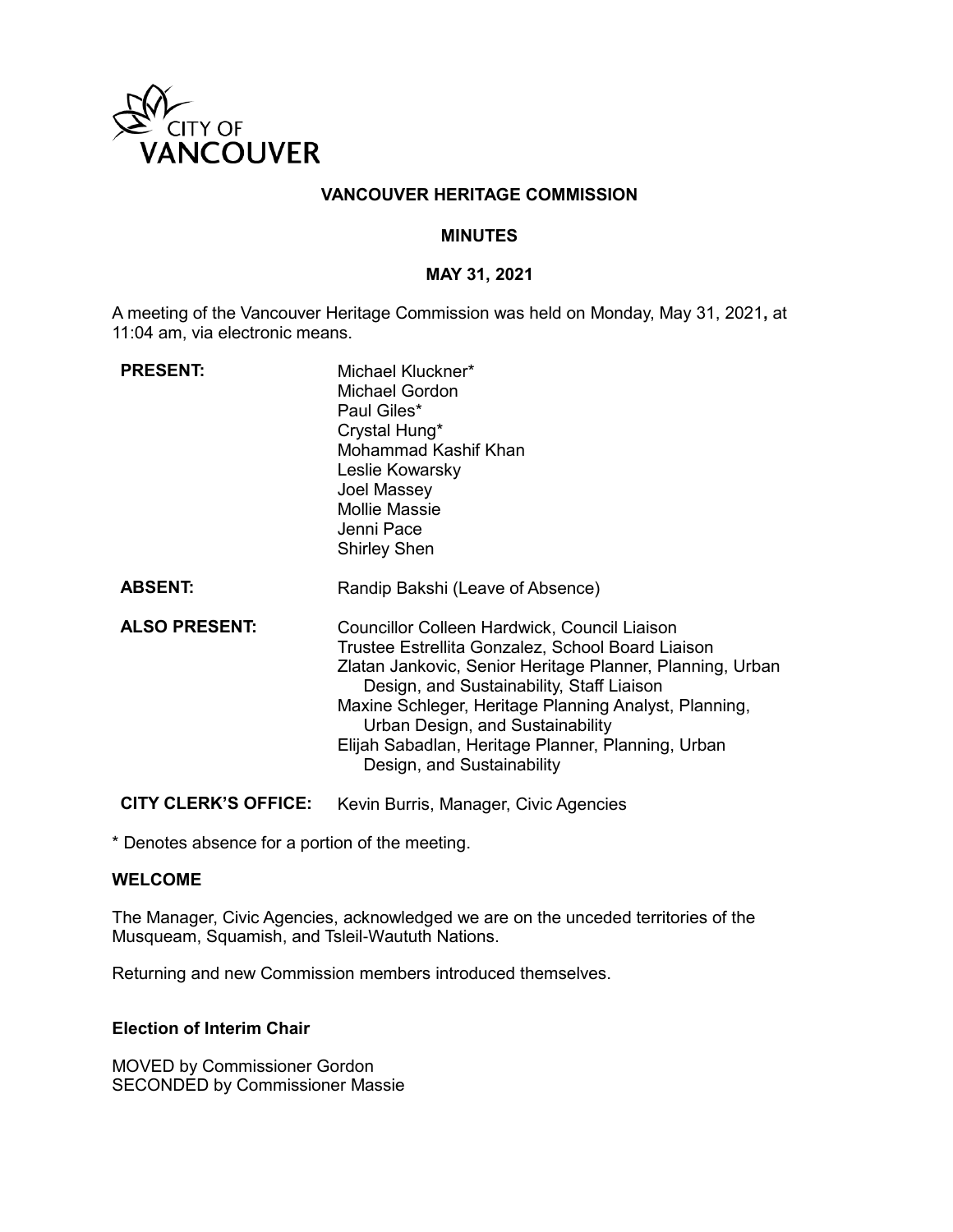THAT the Vancouver Heritage Commission elects Jenni Pace as interim Chair, for the duration of this meeting.

CARRIED UNANIMOUSLY (Commissioner Hung absent for the vote)

## **Leave of Absence Requests**

MOVED by Commissioner Massey SECONDED by Commissioner Kowarsky

> THAT the Vancouver Heritage Commission approves a leave of absence for Randip Bakshi.

CARRIED UNANIMOUSLY (Commissioner Hung absent for the vote)

## **Approval of Minutes**

MOVED by Commissioner Shen SECONDED by Commissioner Giles

> THAT the Vancouver Heritage Commission approves the Minutes from the meeting of Monday, May 03, 2021, as circulated.

CARRIED UNANIMOUSLY

(Commissioners Massey, Kowarsky, and Khan abstained from the vote) (Commissioner Hung absent for the vote)

# **1. Blood Alley Square Rehabilitation – Update**

Staff:

Jesse Wiebe, Senior Engineer, Engineering Services Stéphanie Gimine, Project Engineer, Engineering Services Rachel Magnusson, Senior Project Manager, Engineering Services Bonnie Ma, Policy Planner, DTES Planning Team Elijah Sabadlan, Heritage Planner

Consultant: Bryce Gauthier, Gauthier & Associates Landscape Architecture Inc.

Bonnie Ma gave a preliminary overview of Downtown Eastside (DTES) Plan, approved by Council in 2014.

Staff and Consultant provided an update on the rehabilitation of Blood Alley Square, which was identified as an action item to be implemented within 10 years of the adoption of the DTES Plan. Staff and Consultant subsequently responded to questions and comments from Commissioners.

MOVED by Commissioner Gordon SECONDED by Commissioner Shen